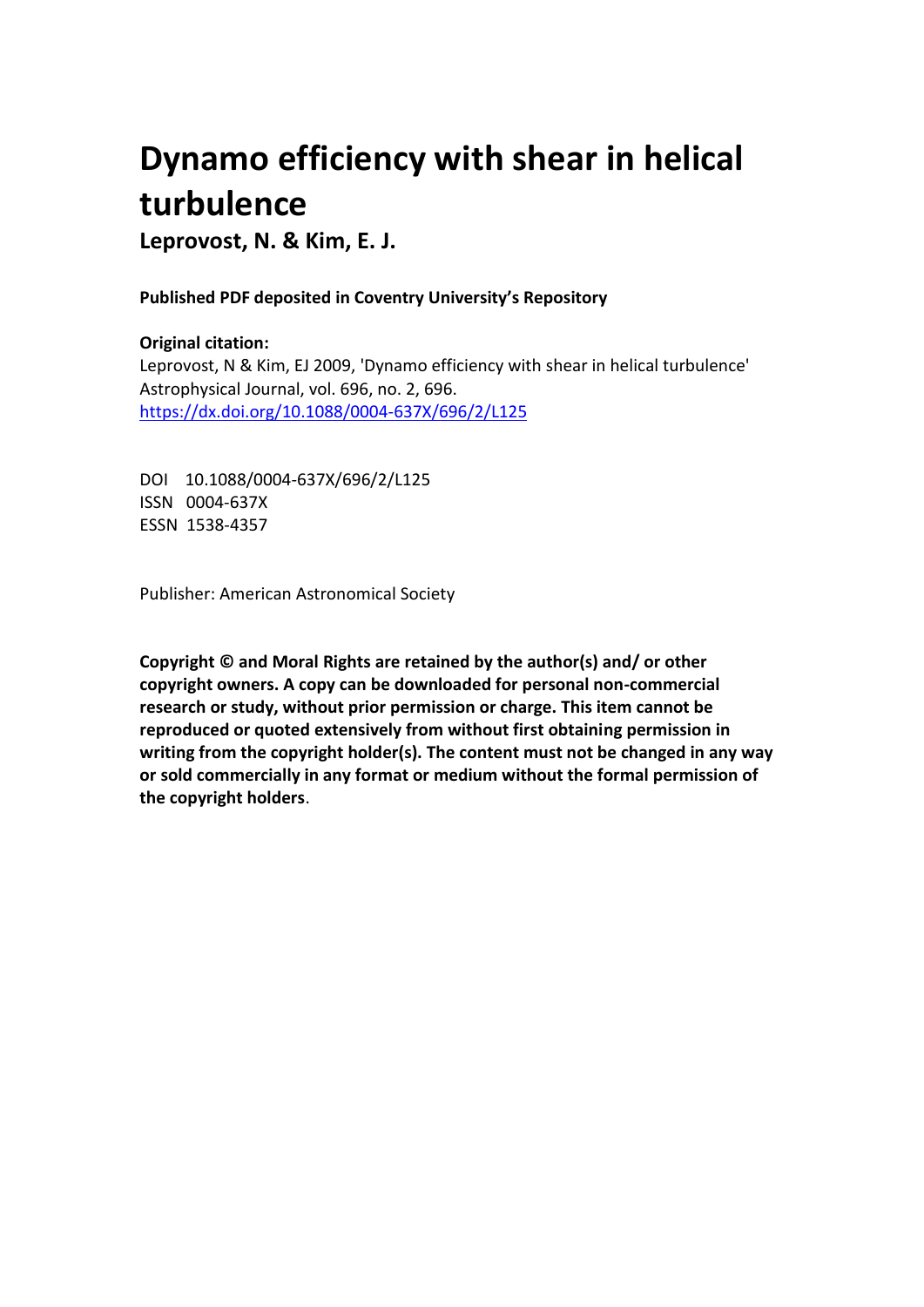### DYNAMO EFFICIENCY WITH SHEAR IN HELICAL TURBULENCE

Nicolas Leprovost and Eun-jin Kim

Department of Applied Mathematics, University of Sheffield, Sheffield S3 7RH, UK *Received 2008 November 17; accepted 2009 April 1; published 2009 April 17*

### ABSTRACT

To elucidate the influence of shear flow on the generation of magnetic fields through the modification of turbulence property, we consider the case where a large-scale magnetic field is parallel to a large-scale shear flow without direct interaction between the two in the kinematic limit where the magnetic field does not backreact on the velocity. By nonperturbatively incorporating the effect of shear in a helically forced turbulence, we show that turbulence intensity and turbulent transport coefficients (turbulent viscosity,  $\alpha$  and  $\beta$  effect) are enhanced by a weak shear, while strongly suppressed for strong shear. In particular,  $\beta$  is shown to be much more strongly suppressed than  $\alpha$  effect. We discuss its important implications for dynamo efficiency, i.e., on the scaling of the dynamo number with differential rotation.

*Key words:* MHD – stars: magnetic fields – turbulence

#### 1. INTRODUCTION

It is now widely accepted that astrophysical and geophysical magnetic fields are not the remains of a fossil field created during the formation of planets or stars (as they would have decayed on a timescale much shorter than their current lifetime), but are self-excited by motions of conductive fluid (for instance, molten iron within the outer liquid core for the Earth and conducting plasma for the Sun). The evolution of a magnetic field **B** in a conducting fluid **V** is governed by the induction equation,

$$
\partial_t \mathbf{B} + \mathbf{V} \cdot \nabla \mathbf{B} = \mathbf{B} \cdot \nabla \mathbf{V} + \eta \nabla^2 \mathbf{B} \quad \text{and} \quad \nabla \cdot \mathbf{B} = 0,\qquad(1)
$$

where  $\eta$  is the ohmic diffusivity. The first term on the right-hand side of Equation (1) is the stretching of magnetic field lines by gradients of the velocity field.

While laminar flows that can generate magnetic fields (dynamo) have been known for a long time, the effect of turbulence on the generation of large-scale coherent magnetic field remains controversial. The main problem is that turbulence tends to create magnetic field at small scales (i.e., scale comparable to the original velocity field), while observations of astrophysical magnetic fields (for instance galaxies) reveal coherent magnetic field on a scale much larger than the fluctuating velocity field. Theories, such as mean-field dynamo (Moffatt [1978;](#page-4-0) Krause & Rädler [1980\)](#page-4-0), have investigated the necessary ingredients for large-scale field generation. In the framework of mean-field dynamo, the magnetic and velocity fields can be decomposed into mean and fluctuating parts:  $\mathbf{B} = \langle \mathbf{B} \rangle + \mathbf{b}$  and  $\mathbf{V} = \langle \mathbf{V} \rangle + \mathbf{v}$ , where  $\langle \bullet \rangle$  stands for an average on the realization of the small-scale fields. Substitution of this decomposition into Equation (1) and averaging yield the following equation for the mean magnetic field:

$$
\partial_t \langle \mathbf{B} \rangle + \langle \mathbf{V} \rangle \cdot \nabla \langle \mathbf{B} \rangle = \langle \mathbf{B} \rangle \cdot \nabla \langle \mathbf{V} \rangle + \eta \nabla^2 \langle \mathbf{B} \rangle + \nabla \times \mathcal{E} \ . \tag{2}
$$

The first term on the right-hand side of Equation (1) represents the stretching of magnetic field lines by gradient of the mean flow  $(\nabla \langle V \rangle)$  and is called the  $\Omega$  effect. It is an efficient mechanism to create toroidal field from a poloidal field in a system with differential rotation (Moffatt [1978\)](#page-4-0). The term  $\mathcal{E} = \langle \mathbf{v} \times \mathbf{b} \rangle$  is the electromotive force, which is often taken to be linear in the mean magnetic field  $(\langle \mathbf{B} \rangle)$ . In the case of an

isotropic turbulence, this can be simplified as

$$
\mathcal{E}_i = \alpha \langle B_i \rangle - \beta (\nabla \times \langle \mathbf{B} \rangle)_i + \cdots \,.
$$
 (3)

The structure of the electromotive force permits the possibility of other mechanisms for the amplification of the large-scale magnetic field besides the  $\Omega$  effect. The one that has been discussed most is the  $\alpha$  effect, the first term on the right-hand side of Equation  $(3)$ . This has been shown to generate a magnetic field at large scale for a helical turbulence. Thus, it is a perfect candidate to explain magnetic fields in systems influenced by Coriolis force (which produces a net helicity) such as in stellar convection zones. This type of dynamo is thus classified as *α*Ω if the  $\Omega$  effect (measured by the strength of the shear  $\Omega$  in our notations) is stronger than the  $\alpha$  effect, or  $\alpha^2$  type if the  $\alpha$  effect dominates over the  $\Omega$  effect. The second term on the right-hand side of Equation  $(3)$  is the turbulent diffusivity which adds up to the molecular diffusivity *η*. Consequently, if *β* is positive, it inhibits the growth of magnetic field.

Recently, numerical simulations have shown dynamo action on a large scale in nonhelical turbulence in the presence of shear (Yousef et al. [2008\)](#page-4-0). This is an interesting result as the *α* effect is often thought to vanish in a turbulence without helicity. Various mechanisms have been invoked to explain this large-scale dynamo: stochastic *α* effect (Proctor [2007\)](#page-4-0), shear amplification of small-scale dynamo (Blackman [1998\)](#page-4-0), magnetic effect driven by current helicity flux (Vishniac & Cho [2001\)](#page-4-0) or negative diffusivity (Urpin [2002\)](#page-4-0). Another possibility is the shear-current effect (Rogachevskii  $\&$  Kleeorin [2003\)](#page-4-0) which appears in a turbulent flow with a mean shear flow. In that case, the expression of the  $\beta$  coefficient can be rewritten  $\beta_{ijk} = -\beta^T \epsilon_{ijk} + F_{ijk} (\nabla U_0)$ , where  $\beta^T$  is the turbulent magnetic diffusion, while the second term proportional to shear ∇**U**<sup>0</sup> acts as a source of magnetic field (Rogachevskii & Kleeorin [2003\)](#page-4-0). It is thus of prime importance to investigate how the electromotive force (and consequently the *α* and *β* coefficients) depends on a large-scale shear flow (Rogachevskii & Kleeorin [2003,](#page-4-0) [2004;](#page-4-0) Rädler & Stepanov  $2006$ ; Brandenburg et al.  $2008$ ). In all these previous studies, strong shear is conductive to dynamo as it creates magnetic energy via the  $\Omega$  effect, acts as a source of magnetic field (e.g., via the shear-current effect), causes instability (Tobias & Hughes [2004\)](#page-4-0), etc.

One interesting problem, which has not been investigated by most previous authors, is the effect of a stable shear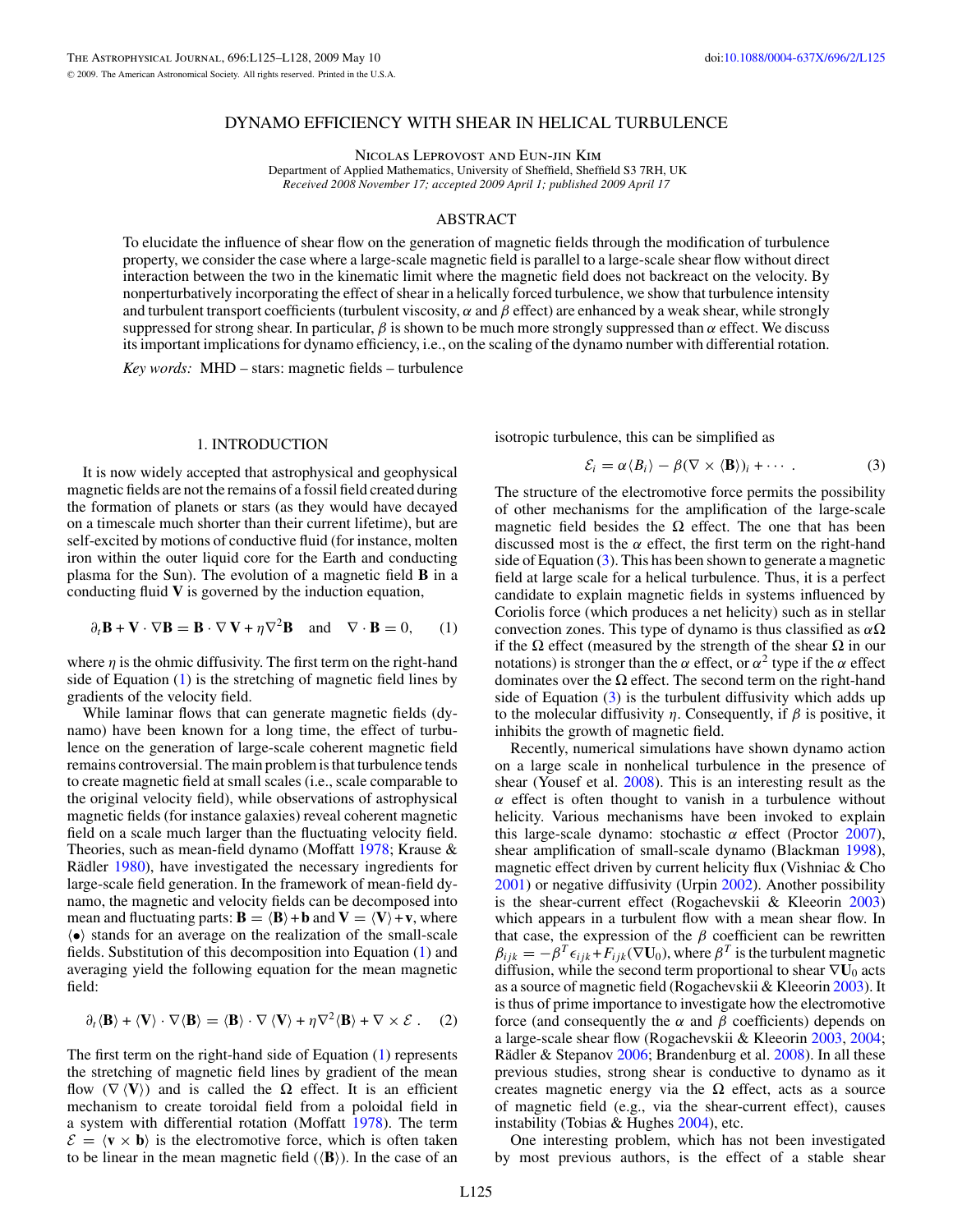<span id="page-2-0"></span>



flow on turbulent transport through the modification of the properties of turbulence alone, without direct influence on  $\langle \mathbf{B} \rangle$ (i.e., no  $\Omega$  effect, shear-current effect). A strong shear flow, without altering  $\langle \mathbf{B} \rangle$  directly, can reduce turbulent transport as turbulence becomes weak by shear stabilization (Burrell [1997\)](#page-4-0). This is basically because shear advects turbulent eddies differentially, elongating and distorting their shapes, thereby rapidly generating small scales which are ultimately disrupted by molecular dissipation on small scales (see Figure 1). As a result, turbulence level as well as turbulent transport of various quantities can be significantly reduced compared to the case without shear (Kim [2005,](#page-4-0) [2006;](#page-4-0) Leprovost & Kim [2006\)](#page-4-0). In particular, in the case when a stable shear flow is parallel to the magnetic field, a dramatic quenching of turbulent magnetic diffusion (*β* effect) was clearly shown in a recent numerical simulation of two-dimensional MHD turbulence (Newton & Kim [2008\)](#page-4-0). In three-dimensional MHD turbulence, by considering a stable shear flow parallel to a uniform largescale magnetic field, Leprovost & Kim  $(2008)$  theoretically predicted that the  $\alpha$  effect is quenched by shear as well as magnetic field. In particular, in the kinematic case (for weak magnetic field), the  $\alpha$  effect was shown to be reduced as flow shear A increases with the scaling  $A^{-5/3}$ . However, to understand fully the effect of shear on the dynamo process, it remains to compute its effect on the turbulence diffusion of magnetic field, i.e., the  $\beta$  effect, by considering a nonuniform magnetic field. This is what we do in the remainder of this Letter.

In the kinematic limit, the backreaction of the magnetic field on the velocity is neglected. From the physical point of view, this amounts to considering a very weak magnetic field and ignoring the Lorentz Force on the fluid which is quadratic in the magnetic field. For an incompressible conducting fluid, the resulting equations of motion are

$$
\partial_t \mathbf{V} + \mathbf{V} \cdot \nabla \mathbf{V} = - \nabla p + v \Delta \mathbf{V} + \mathbf{f},
$$
  
\n
$$
\partial_t \mathbf{B} + \mathbf{V} \cdot \nabla \mathbf{B} = \mathbf{B} \cdot \nabla \mathbf{V} + \eta \Delta \mathbf{B},
$$
  
\n
$$
\nabla \cdot \mathbf{V} = \nabla \cdot \mathbf{B} = 0.
$$
 (4)

Here,  $B$  is the Alfven speed,  $p$  is the total (hydrodynamical + magnetic) pressure, and **f** is a small-scale forcing. To study the effect of shear flows and magnetic fields on small-scale turbulence, we prescribe a large-scale flow of the form  $U_0 =$  $-x\mathcal{A}$ **e**<sub>y</sub> and a sheared large-scale magnetic field **B**<sub>0</sub> = (*B*<sub>0</sub> −  $Bx$ )**e**<sub>y</sub>. **B**<sub>0</sub> has been chosen parallel to  $U_0$  so that there is no direct interaction between the two fields, e.g., excluding the  $\Omega$  effect in our study (in contrast with the case considered by Yousef et al. [2008;](#page-4-0) Schekochihin et al. [2008,](#page-4-0) etc.). To solve the equations for the fluctuating velocity field,  $\mathbf{u} = \mathbf{V} - \mathbf{U}_0$ , and magnetic field,  $\mathbf{b} = \mathbf{B} - \mathbf{B}_0$ , we use the quasi-linear approximation assuming that the interaction between fluctuating fields is negligible compared to the interaction between large and small-scale fields. The equations for the fluctuating fields can then be written as

$$
\partial_t \mathbf{u} + \mathbf{u} \cdot \nabla \mathbf{U}_0 = -\nabla p + v \Delta \mathbf{u} + \mathbf{f} ,
$$
  
\n
$$
\partial_t b + \mathbf{u} \cdot \nabla \mathbf{B}_0 + \mathbf{U}_0 \cdot \nabla \mathbf{b} = \mathbf{b} \cdot \nabla \mathbf{U}_0 + \mathbf{B}_0 \cdot \nabla \mathbf{u} + \eta \Delta \mathbf{b} , \quad (5)
$$
  
\n
$$
\nabla \cdot \mathbf{u} = \nabla \cdot b = 0 .
$$

In the following, we shall assume a unit magnetic Prandtl number  $(\nu = \eta)$  and introduce a time-dependent Fourier transform (Kim [2005\)](#page-4-0):

$$
Y(\mathbf{x},t) = \frac{1}{(2\pi)^3} \int d^3k e^{i[k_x(t)x+k_yy+k_zz]} \tilde{Y}(\mathbf{k},t) .
$$

Transforming the time variable from *t* to  $\tau = k_x(t)/k_y$  $k_x(t_0)/k_y + A(t - t_0)$ , Equation (5) can be written as

$$
\partial_{\tau} \tilde{V}_i - \tilde{V}_x \delta_{i2} = -ik_y \theta_i \tilde{p} - \xi (g^2 + \tau^2) \tilde{V}_i + \tilde{f}_i ,
$$
  
\n
$$
\partial_{\tau} \tilde{b}_i - \mathcal{R} \tilde{V}_x \delta_{i2} = -\tilde{b}_x \delta_{i2} + \mathcal{R} \partial_{\tau} \tilde{V}_i + i \gamma \tilde{V}_i - \xi (g^2 + \tau^2) \tilde{b}_i ,
$$
  
\n
$$
\tau \tilde{V}_x + \tilde{V}_y + \beta \tilde{V}_z = \tau \tilde{b}_x + \tilde{b}_y + \beta \tilde{b}_z = 0 .
$$

Here,  $\mathcal{R} = \mathcal{B}/\mathcal{A}$  and  $\gamma = B_0 k_y/\mathcal{A}$  are the ratio of the magnetic shear and constant magnetic field to the velocity shear, respectively;  $\beta = k_z/k_y$  and  $g^2 = 1 + \beta^2$ ;  $\xi = v k_y^2/A$  and  $\theta_i = (\tau, 1, \beta)$ . Note that since the first equation of Equation (6) does not involve the magnetic field, the solution to  $v_i$  is the same as in the hydrodynamical case (Kim [2005\)](#page-4-0). Using the velocity from Kim [\(2005\)](#page-4-0), the magnetic fluctuations can be obtained from the second equation of Equation  $(6)$  as

$$
\tilde{b}_x = \int_{\tau_0}^{\tau} dt \frac{f_x(t)(g^2 + t^2)}{\mathcal{A}} e^{G(t,\tau)} \times \left[ \frac{\mathcal{R}}{g^2 + \tau^2} + i\gamma \{T(\tau) - T(t)\} - \mathcal{R}\xi(\tau - t) \right], \quad (7)
$$

$$
\tilde{b}_z = \int_{\tau_0}^{\tau} dt \frac{f_z(t)}{\mathcal{A}} e^{G(t,\tau)} [\mathcal{R}(1-\xi{Q(\tau)-Q(t)})] + i\gamma(\tau-t)] \n- \beta \int_{\tau_0}^{\tau} dt \frac{f_x(t)(g^2+t^2)}{\mathcal{A}} e^{G(t,\tau)} [\mathcal{R}{I(t,\tau)-\xi J_2} + i\gamma J_1] .
$$

Here,

$$
G(t, \tau) = -\xi \{ Q(\tau) - Q(t) \}, \qquad Q(x) = g^2 x + x^3 / 3,
$$
\n(8)

$$
I(t, \tau) = \frac{1}{2g^2} \left[ \frac{\tau}{g^2 + \tau^2} - \frac{t}{g^2 + t^2} + T(\tau) - T(t) \right],
$$
  

$$
J_1 = \int_t^{\tau} I(t, x) dx, \text{ and } J_2 = \int_t^{\tau} I(t, x)(g^2 + x^2) dx,
$$

where  $T(x) = \arctan(x/g)/g$ .  $\tilde{b}_y$  can be obtained using incom- $\text{presibility: } \tilde{b}_y = -\tau \tilde{b}_x - \beta \tilde{b}_z.$ 

Our main interest is in the total stress and the electromotive force, which determine the growth*/*decay of the large-scale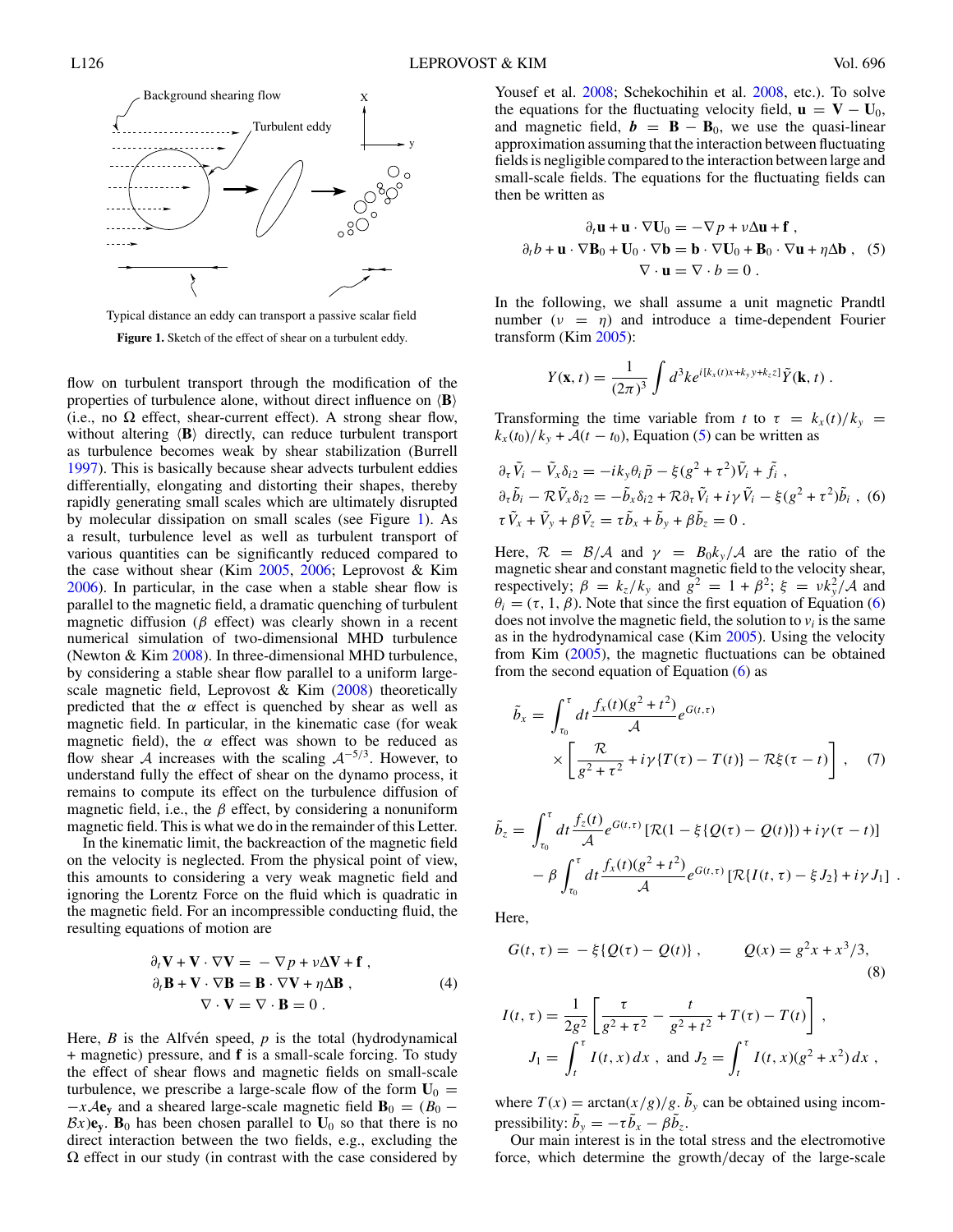velocity field and the large-scale magnetic field, respectively. First, the stress is  $S = \langle u_x u_y \rangle - \langle b_x b_y \rangle$ . This total stress consisting of Reynolds stress  $\langle u_x u_y \rangle$  and Maxwell stress  $\langle b_x b_y \rangle$ gives a turbulent viscosity *ν<sup>T</sup>* in Navier–Stokes equation for large-scale flows, which enhances the molecular viscosity to *ν* + *ν*<sup>*T*</sup>. For the assumed shear flow  $U_0 = -Ax$ , the turbulent viscosity is given by  $S = v^T A$ . Second, for the magnetic field considered here, the electromotive force reduces to

$$
\mathcal{E}_y = \langle u_z b_x - u_x b_z \rangle = \alpha_{yy} B_0 , \qquad (9)
$$

$$
\mathcal{E}_z = \langle u_x b_y - u_y b_x \rangle = \alpha_{zy} B_0 - \beta \mathcal{B} .
$$

Note here that only three coefficients  $\alpha_{yy}$ ,  $\alpha_{zy}$ , and  $\beta$  are nonvanishing in our configuration. In particular, phenomena such as the  $\Omega \times J$  (Rädler & Stepanov [2006\)](#page-4-0) and shear-current effects (Rogachevskii & Kleeorin  $2003$ ), which have been advocated to generate magnetic field for nonhelical turbulence subject to rotation and shear as noted previously, are absent here (in contrast with the simulations of Yousef et al. [2008\)](#page-4-0). Note that a shear-current effect could be studied by using a similar analysis but assuming the large-scale magnetic field to depend on *z* rather than *x*, which will be addressed in a future contribution.

To calculate the correlation functions involved in the transport coefficients, we consider an incompressible forcing which is spatially homogeneous and temporally short correlated with the correlation time  $\tau_f$ . Specifically, in Fourier space, the correlation function of the forcing is taken as

$$
\langle \tilde{f}_i(\mathbf{k_1}, t_1) \tilde{f}_j(\mathbf{k_2}, t_2) \rangle = \tau_f (2\pi)^3 \delta(\mathbf{k_1} + \mathbf{k_2}) \delta(t_1 - t_2) \phi_{ij}(\mathbf{k_2}),
$$
\n(10)

where the tilde denotes a Fourier transform with respect to the spatial variable. As noted previously, the  $\alpha$  effect can be linked to the helicity of the turbulent flow. Consequently, we consider a forcing with both a symmetric part (with energy spectrum *E*) and a helical part (with helicity spectrum *H*) given by

$$
\phi_{\text{lm}}(\mathbf{k}) = E(k) \left( \delta_{\text{lm}} - \frac{k_l k_m}{k^2} \right) + i \epsilon_{\text{lmp}} k_p H(k) \,. \tag{11}
$$

In the following, the turbulence intensity, turbulent viscosity and *α* effect are expressed in terms of their values in the absence of shear or magnetic field,  $e_0$ ,  $v_0$ ,  $\alpha_0$ , and  $\beta_0$ , which can be shown to be

$$
e_0 = \frac{\tau_f}{(2\pi)^2} \int_0^{+\infty} dk \frac{E(k)}{v},
$$
  

$$
v_0 = \frac{\tau_f}{(2\pi)^2} \int_0^{+\infty} dk \frac{E(k)}{5v^2k^2},
$$
  

$$
\tau_f \int_0^{+\infty} H(k)
$$
 (12)

$$
\alpha_0 = -\frac{\tau_f}{(2\pi)^2} \int_0^{+\infty} dk \frac{H(k)}{6\nu^2},
$$
  

$$
\beta_0 = \frac{\tau_f}{(2\pi)^2} \int_0^{+\infty} dk \frac{E(k)}{6\nu^2 k^2}.
$$

Using equations for velocity in Kim [\(2005\)](#page-4-0) and Equation [\(7\)](#page-2-0) and after a long algebra following Kim  $(2005)$ , we can find the turbulent intensity, stress, and the electromotive force. Omitting the details, here we provide the results only for the limiting case of a weak ( $\xi = v k_y^2 / A \gg 1$ ) and strong shear  $(\xi = v k_y^2 / \mathcal{A} \ll 1).$ 

First, in the case where the shear is weak compared to the diffusion rate ( $\xi \gg 1$ ), we obtain

$$
\langle u_x^2 \rangle \sim \frac{2e_0}{3} \left[ 1 + \frac{9\xi_*^{-2}}{35} \right],
$$
  
\n
$$
\langle u_z^2 \rangle \sim e_0 \left[ 1 + \frac{3\xi_*^{-2}}{70} \right],
$$
  
\n
$$
\langle b_x^2 \rangle \sim \frac{e_0}{3} \left[ R^2 + \frac{\gamma^2 \xi_*^{-2}}{2} + \frac{36\mathcal{R}^2 \xi_*^{-2}}{35} \right],
$$
  
\n
$$
\langle b_z^2 \rangle \sim \frac{e_0}{3} \left[ R^2 + \frac{\gamma^2 \xi_*^{-2}}{2} + \frac{2526\mathcal{R}^2 \xi_*^{-2}}{715} \right],
$$
  
\n
$$
v_T \sim v_0 \left[ 1 + \frac{4\xi_*^{-2}}{21} \right],
$$
  
\n
$$
\alpha_{xy} \sim \alpha_0 \frac{\xi_*^{-1}}{5},
$$
  
\n
$$
\alpha_{yy} \sim \alpha_0 \left[ 1 + \frac{33\xi_*^{-2}}{70} \right],
$$
  
\n
$$
\beta \sim -\beta_0 \left[ 1 + \frac{26\xi_*^{-2}}{35} \right].
$$
 (13)

Note that the turbulent viscosity  $v_T$  and the  $\beta$  effect are proportional only to the energy part of the forcing, while the *α* effect is proportional only to the nonreflectionally symmetric part of the forcing. This is consistent with the expectation that the  $\alpha$  effect is due to helical flow, which results from the helical forcing with helicity spectrum *H*. Equation (3) shows that (in the weak shear limit) all the turbulent coefficients increase with shear above their values without shear. The increase in *β* with shear seems to be in agreement with numerical results shown in Figure [1](#page-2-0) of Mitra et al. [\(2009\)](#page-4-0) obtained in a slightly different configuration of  $U_0$  and  $B_0$ . Equation (3) also shows that  $\alpha_{xy} \ll$  $\alpha_{yy}$ , i.e., the electromotive force is primarily parallel to the large-scale magnetic field (i.e., in the *y* direction). Furthermore, without shear  $(\xi^{-1} = 0)$ , we see that  $\alpha_{xy} = 0$  showing that this component of the  $\alpha$  effect exists only for nonvanishing shear. This is due to the fact that shear induces an anisotropic turbulence (see, e.g., Leprovost & Kim  $2007$ ) which in turn triggers off-diagonal components in the  $\alpha$  tensor. Note that a different result was obtained by Kim & Dubrulle [\(2001\)](#page-4-0) who found in two dimensions that the turbulent diffusivity decreases with shear. This difference comes form the fact that Kim & Dubrulle [\(2001\)](#page-4-0) considered an anisotropic forcing, physically different from the isotropic forcing considered here.

In the opposite limit of strong shear  $(\xi = v k_y^2 / A \ll 1)$ , turbulence intensity and transport coefficients are obtained as follows:

$$
\langle u_x^2 \rangle \sim \xi e_0, \qquad \langle u_z^2 \rangle \sim \xi^{2/3} e_0, \n\langle b_x^2 \rangle \sim \xi^{8/3} e_0, \qquad \langle b_z^2 \rangle \sim \xi^{2} e_0, \n\nu_T \sim \xi^2 \nu_0, \qquad \beta \sim \xi^{7/3} \nu_0, \n\alpha_{xy} \sim \xi^{4/3} \alpha_0, \qquad \alpha_{yy} \sim \xi^{5/3} \alpha_0.
$$
\n(14)

These results show that in the limit of strong shear (compared to diffusion), all the turbulent quantities are reduced by shear with scalings given above. Note that the magnetic energy  $\langle b^2 \rangle$ is more reduced than kinetic energy  $\langle u^2 \rangle$ . Furthermore, both the velocity and magnetic field in the direction of the shear are reduced more severely than in the perpendicular direction,